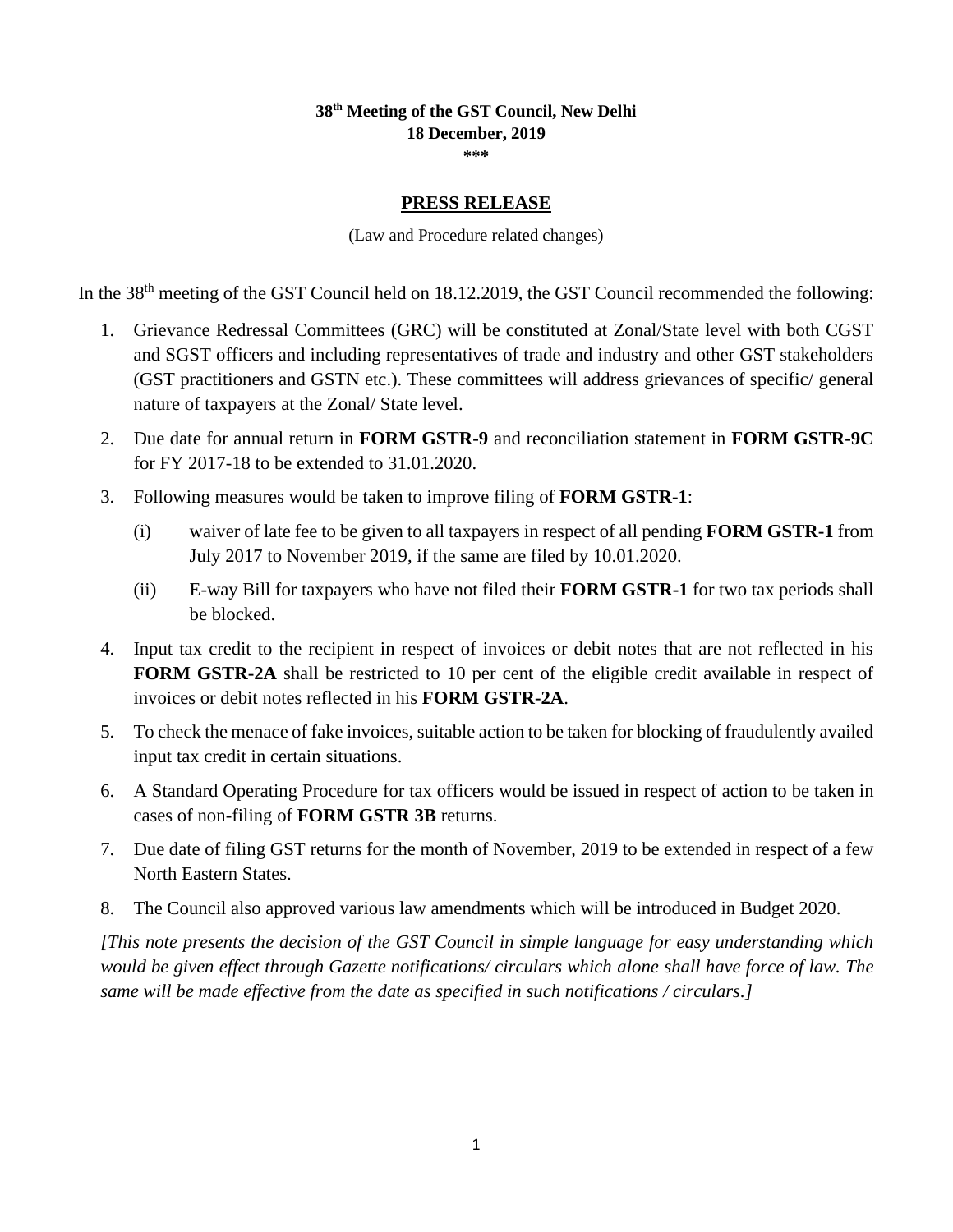### **PRESS RELEASE**

#### (On Rate Changes)

GST Council in the 38<sup>th</sup> meeting held on 18<sup>th</sup> December, 2019 at New Delhi took following decisions relating to changes in GST rates, exemptions, -

- 1. To exempt upfront amount payable for long term lease of industrial/ financial infrastructure plots by an entity having 20% or more ownership of Central or State Government. Presently, the exemption is available to an entity having 50% or more ownership of Central or State Government. This change shall become effective from 1<sup>st</sup> January, 2020.
- 2. To levy a single rate of GST @ 28% on both State run and State authorized lottery. This change shall become effective from 1st March, 2020.
- 3. The Council also considered the rate of GST rate on Woven and Non-Woven Bags and sacks of polyethylene or polypropylene strips or the like , whether or not laminated, of a kind used for packing of goods ( HS code 3923/6305) in view of the requests received post the changes recommended on such goods in last meeting and recommended to raise the GST to a uniform rate of 18%(from 12%) on all such bags falling under HS 3923/6305 including Flexible Intermediate Bulk Containers (FIBC). This change shall become effective from  $1<sup>st</sup>$  January, 2020.

*[This note presents the decision of the GST Council in simple language for easy understanding which would be given effect to through Gazette notifications/ circulars which shall have force of law.]*

\*\*\*\*\*